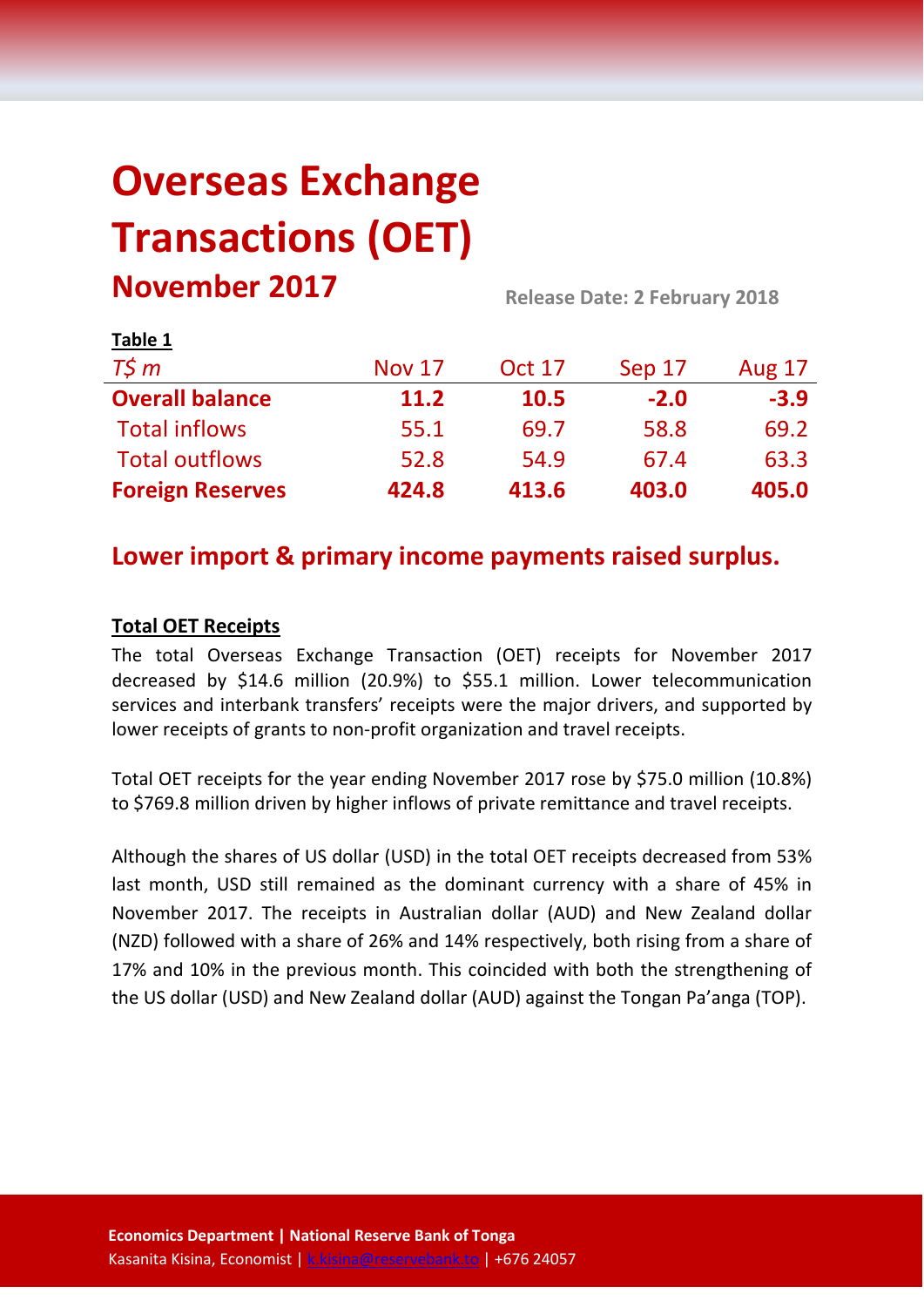#### **Current Account Receipts**

The current account receipts for November 2017 fell by \$7.9 million (13.9%) to \$48.8 million. This was mainly due to lower service receipts particularly telecommunication services and travel receipts. Non-profit transfer supported the trend, as well as primary income and export receipts. Official transfer receipts however, rose over the month. Over the year, current account receipts rose by \$84.1 million (15.1%) driven mainly by higher private transfer and travel receipts. Current account receipts accounted for 88% of the total OET receipts in November 2017.

Service receipts fell over the month by \$8.3 million (43.6%) to \$10.7 million. This was driven by \$ 5.1 million dropped in other services receipts, particularly telecommunication services. In addition, travel receipts declined by \$3.2 million. In year ended terms, service receipts rose by \$31.3 million (20.4%) to \$185.0 million, of which 62.5% were from travel receipts and the remaining 37.5% were from the other services.



Primary income receipts slightly fell by \$0.7 million over the month and by \$5.1 million over the year due to lower receipts of wages of residents working overseas.

The export proceeds slightly fell also over the month by \$0.5 million, due to lower receipts from Agricultural export reflecting a slowdown in receipts of proceed from squash exports. Both marines and other export proceeds remained the same from last month. Over the year, the total export proceeds rose by \$5.4 million of which \$3.3 million were agricultural exports proceeds. This coincided with the 17.9% rise in the volume of agricultural exports.

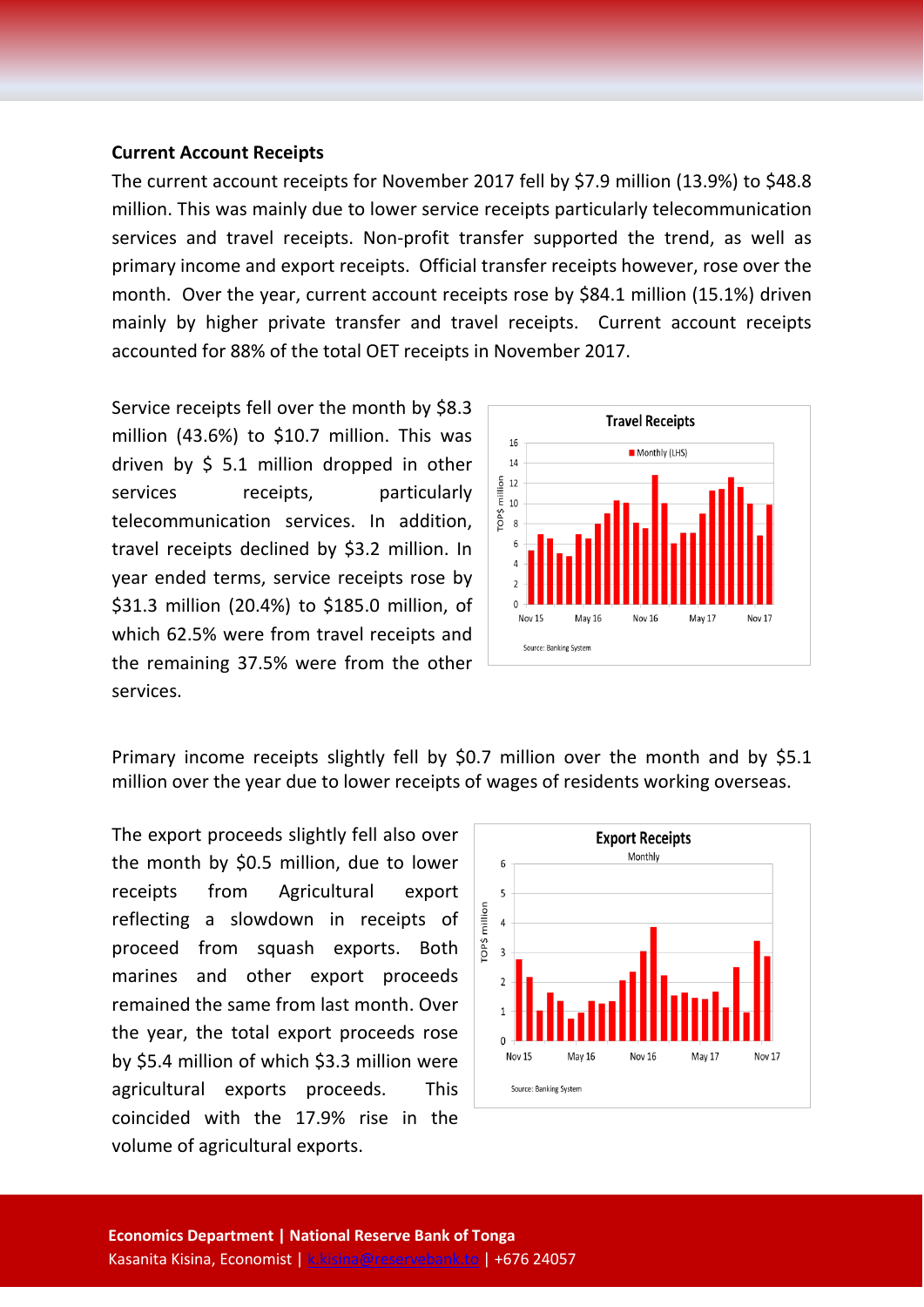Transfer receipts on the other hand rose by \$1.6 million (5.0%) from \$32.1 million last month to \$33.7 million. Official transfer receipts mainly receipts of Government grants rose by \$4.9 million, offsetting the \$3.3 million decrease in non-profit (mainly local churches) transfer receipts. Private tranfer receipts on the other hand remained the same over the month at \$23.0 million. Transfer receipts accounted for 61% of the total OET receipts. In year ended



terms, total transfer receipts rose by \$52.6 million (14.6%) to \$414.1 million, driven by higher private transfers, particularly receipts for family support.

### **Financial Account & Capital Account Receipts**

Financial account receipts for November 2017 declined by \$4.2 million to \$4.0 million, mainly due to lower interbank transfers. Direct investment slightly rose by \$0.1 million while portfolio investment continued to record no receipts in November 2017. Capital account receipts also declined over the month by \$2.4 million, attributed mainly to decrease in both private and official capital transfers receipts by \$2.0 million and \$0.5 million respectively. Over the year to November 2017, financial account receipts declined by \$22.3 million to \$89.7 million while the receipts on the capital account rose by \$13.2 million to \$39.1million.

## **Total OET Payments**

Total OET payments fell by \$2.1 million (3.9%) to \$52.8 million, mainly due to lower import payments. In year ended term, total OET payments rose by \$62.4 million (10.3%) to \$667.3 million, attributed to higher import and primary income payments, particularly for wholesale & retail goods and dividends payments.

In November 2017, the USD remained the top currency for OET payments, although payments fell from a share of 60% last month to 58%. The NZD followed with a share of 27% of the total OET payments over the month.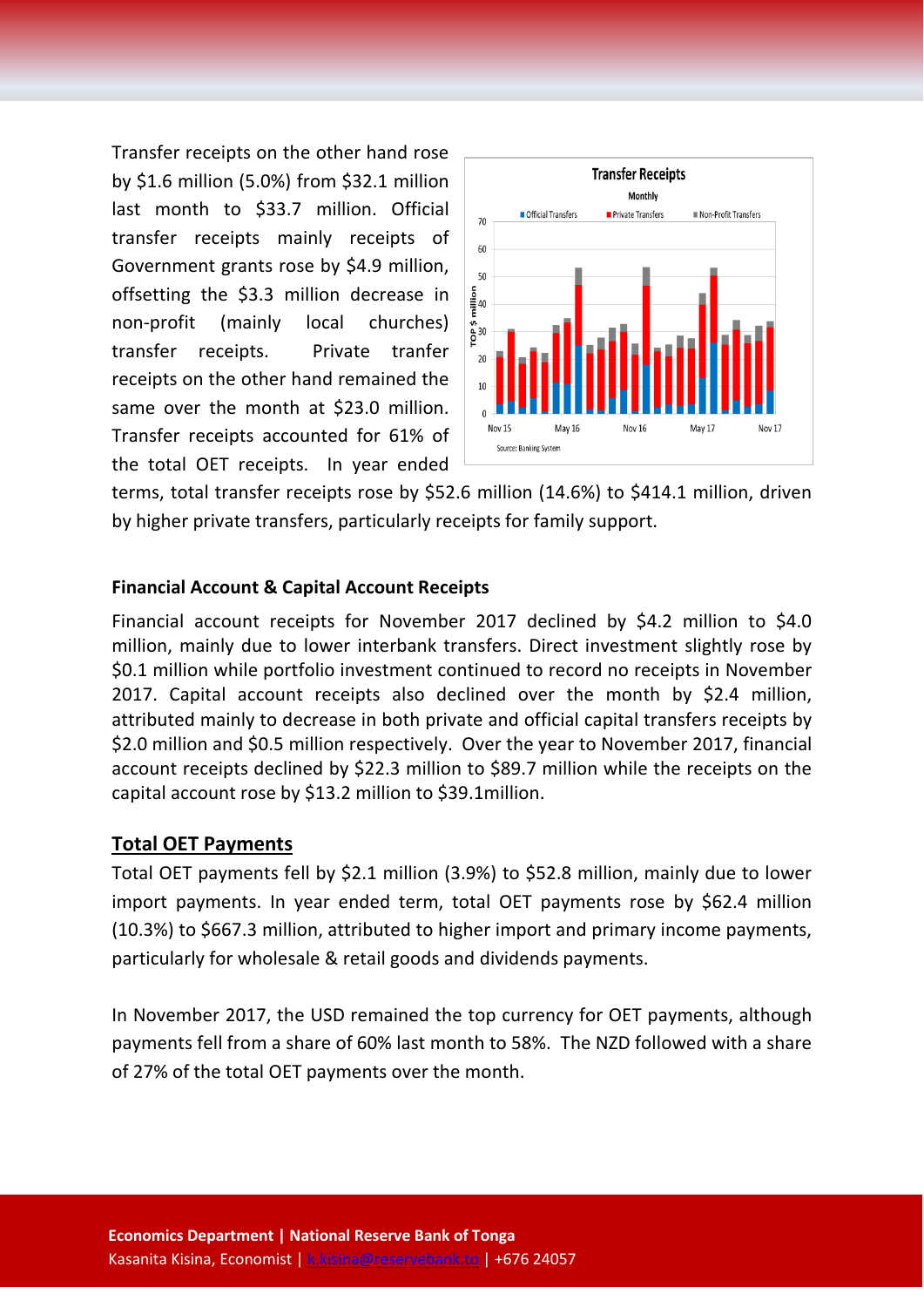#### **Current Account Payments**

Current account payments fell over the month by \$3.5 million (6.6%) to \$49.9 million, driven mainly by lower import and primary income payments. Both transfer and service payments increased over the month. In annual terms, the total current account payments rose by \$58.0 million (10.3%) to \$620.9 million, again attributed mainly to higher import and primary income payments. Current account payments accounted for 93.1% of the total OET payments.

Total import payments fell by \$7.3 million from \$33.7 million last month to \$26.5 million. All categories of import payments fell with oil import payments declining the most by \$3.1 million. Imports of wholesale & retail goods followed with a decline of \$1.7 million and Government import payments decreased by \$1.0 million. Payment of motor vehicles and construction and imports both fell by \$0.9 million and \$0.5 million respectively. Over the year,



total import payments rose by \$41.1 million to \$382.3 million, driven mainly by higher wholesale & retail import payments which rose by \$79.1 million. This coincided with the rise in container registrations over the year by 13.0%.

Primary income payments also fell by \$2.9 million over the month, due mainly to lower dividend payments. In year ended terms, primary income payments rose \$11.2 million (46.2%) to \$35.5 million, again driven by higher dividend payments.

On the other hand, transfer payments rose by \$4.7 million (100.5%) to \$9.4 million. Both official and private transfer payments rose by \$4.1 million and \$0.7 million respectively while non-profit payments remained the same over the month at \$0.2 million. The rise in official transfer payments was due to the reimbursing of unspent funds by the Government. In year ended terms, total transfer payments declined by \$4.3 million, due to lower private transfer payments particularly gifts sent to families and relatives abroad. This outweighed the higher official and non-profit transfer payments.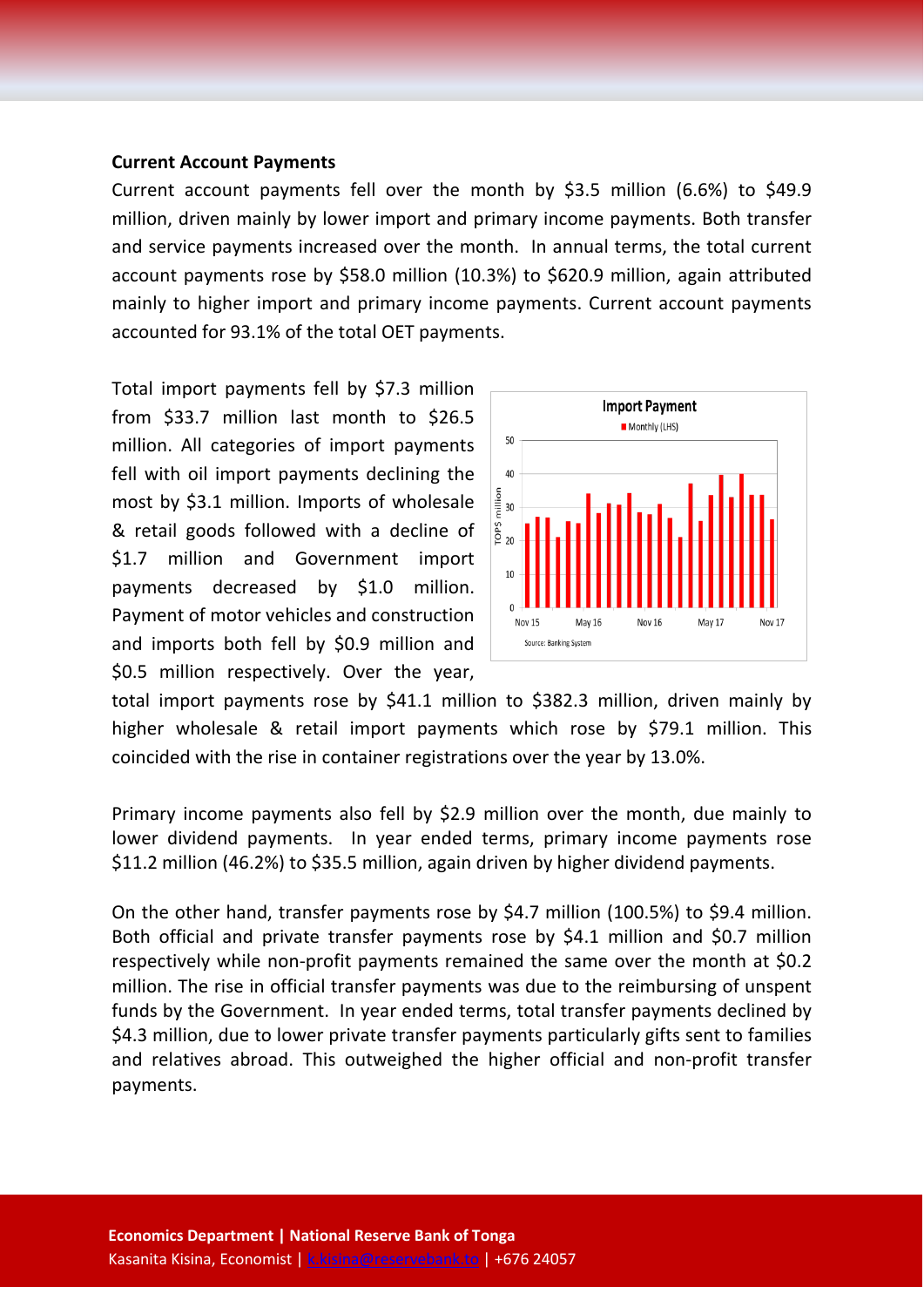Service payments also rose over the month by \$1.9 million to \$12.9 million, attributed mainly to higher payments of telecommunication services and professional, management consulting and other business services. In year ended terms, service payments rose by 10.0% to \$143.8 million due to higher payments of sea transport services mainly freight payments.

#### **Capital & Financial Account Payments**

Financial account payments for the month of November 2017 rose by \$1.1 million to \$2.6 million, mainly due to higher direct investment payments. Other investment payments also increased by \$0.1 million while portfolio investment continued to record no payments in November 2017. Capital account payments slightly rose over the month by \$0.2 million due to rise in private capital transfer payments whereas official capital transfer payments continue to remain zero. Over the year to November 2017, financial account payments rose by \$6.3 million to \$45.6 million while capital account payments fell by \$2.0 million to \$0.8 million.

#### **Overall Balance & Foreign reserves**

The balance of Overseas Exchange Transactions recorded a surplus of \$11.2 million for the month of November 2017, rising from the surplus of 10.5 million in October 2017. This contributed to the rise in the official foreign reserves to \$424.8 million in November 20[1](#page-4-0)7, sufficient to cover  $7.9<sup>1</sup>$  months of imports, which remained above the Reserve Bank's minimum range of 3-4 months of imports.

The foreign reserves is anticipated to remain comfortably above the minimum range of  $3 - 4$ months of imports cover, supported by expected higher receipts of remittance and anticipated Government receipts of budget support and grant funds from development partners. This will be partly offset by the projected rise in import payments.





<span id="page-4-0"></span> $1$  Method of calculation changed in February 2017 to include imports of both goods and services (previous method used imports of goods only)